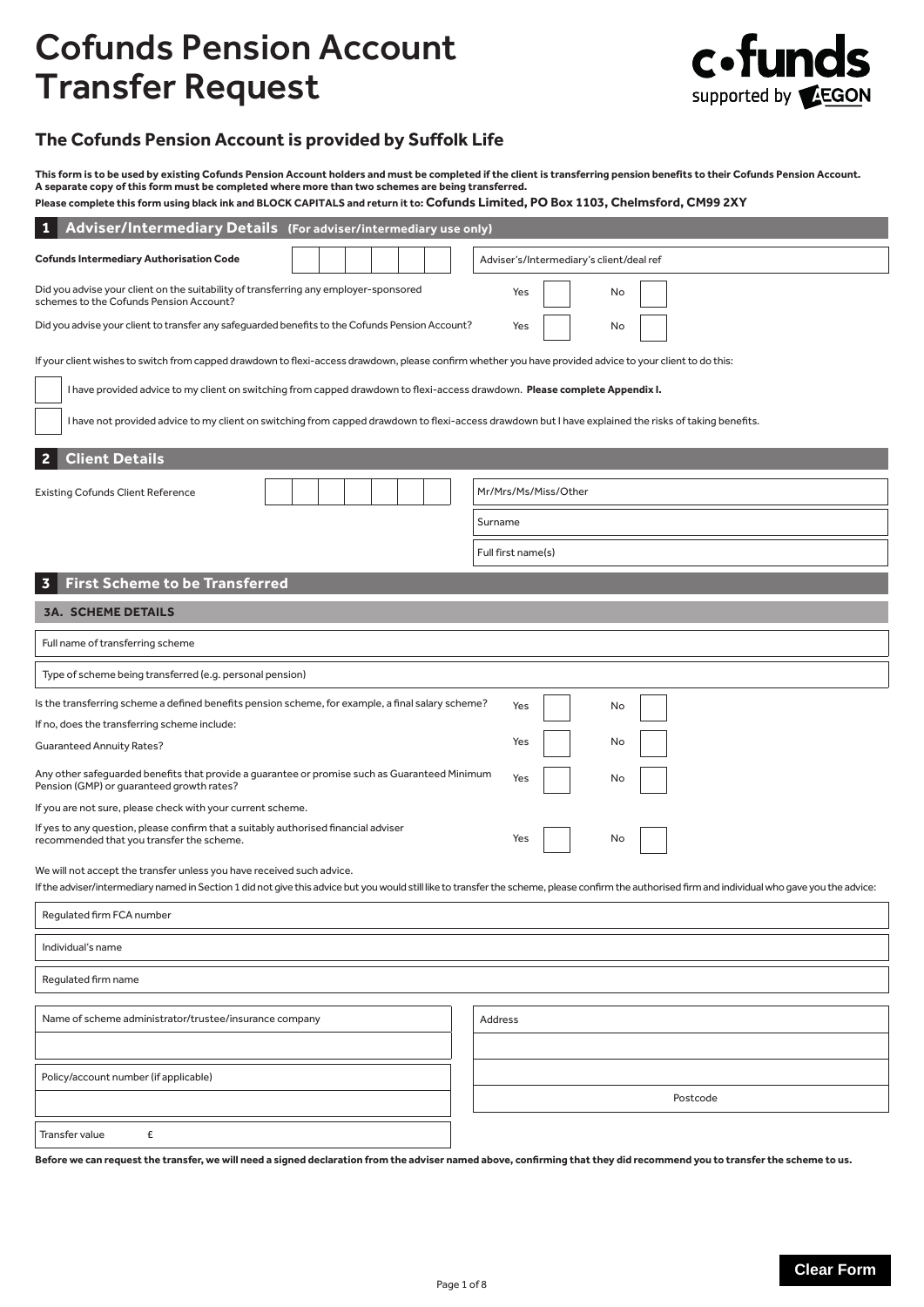| <b>First Scheme to be Transferred (continued)</b>                                                                                                                                                                                                                                                                                                                                                                                                                                                                                                         |                                                                                                                                                                                                                                                                                                                                                                                                                              |                                                                                                                                                                                                                                                                                                                                                                                                                                                                                                                                                                                                                                                                                                                                                                                                                                    |
|-----------------------------------------------------------------------------------------------------------------------------------------------------------------------------------------------------------------------------------------------------------------------------------------------------------------------------------------------------------------------------------------------------------------------------------------------------------------------------------------------------------------------------------------------------------|------------------------------------------------------------------------------------------------------------------------------------------------------------------------------------------------------------------------------------------------------------------------------------------------------------------------------------------------------------------------------------------------------------------------------|------------------------------------------------------------------------------------------------------------------------------------------------------------------------------------------------------------------------------------------------------------------------------------------------------------------------------------------------------------------------------------------------------------------------------------------------------------------------------------------------------------------------------------------------------------------------------------------------------------------------------------------------------------------------------------------------------------------------------------------------------------------------------------------------------------------------------------|
| <b>3B. TRANSFER STATE</b>                                                                                                                                                                                                                                                                                                                                                                                                                                                                                                                                 |                                                                                                                                                                                                                                                                                                                                                                                                                              |                                                                                                                                                                                                                                                                                                                                                                                                                                                                                                                                                                                                                                                                                                                                                                                                                                    |
| Are the funds in this scheme:<br>Your own<br>Inherited from a deceased person<br><b>Both</b><br>If both, please complete a separate copy of Section 3B for each arrangement being transferred.<br>If inherited funds, are you:<br>A dependant<br>A nominee<br>A successor                                                                                                                                                                                                                                                                                 | What type of drawdown is this scheme/arrangement in?<br>Please select one of the options below:<br><b>Funds not in drawdown</b><br>Flexi-access drawdown<br>Capped drawdown<br>Reference date<br>Maximum permitted income<br>Taxable income taken to date in<br>the current reference year<br>Do you want to switch to flexi-access drawdown<br>upon transfer to the Cofunds Pension Account?<br>risk warnings in Section 6. | Please also ensure that the income payment details section of this form is complete.<br>We also require the following information about the scheme you are transferring:<br>D D / M M / Y Y Y Y<br>£<br>£<br>Please also ensure that the income payment details section of this form is complete.<br>Yes<br>No<br>If yes, and if in Section 1 your adviser has confirmed you have not received advice<br>on switching to flexi-access drawdown, it is important that you consider the<br>risks that may be associated with taking retirement benefits. We strongly advise<br>you to seek financial advice before proceeding, especially if you're unsure how<br>your current or future needs may influence your decision. Please complete the<br>If you take income from members' flexi-access drawdown, the money purchase annual |
|                                                                                                                                                                                                                                                                                                                                                                                                                                                                                                                                                           |                                                                                                                                                                                                                                                                                                                                                                                                                              | allowance (MPAA) will start to apply to you if it does not already. This means that tax-<br>relievable contributions to your money purchase pensions will be limited to £10,000.                                                                                                                                                                                                                                                                                                                                                                                                                                                                                                                                                                                                                                                   |
| <b>3C. ASSETS TO BE TRANSFERRED</b><br>The transfer payment will comprise only cash<br>Other assets are to be transferred as investments (i.e. transferring investments without selling them).<br>Please ensure that the current scheme administrator permits this. An Investment Transfer Schedule (document reference PA34GBUB), must be completed in full unless a full<br>current fund valuation containing all the information requested on the schedule is provided.<br>Where an investment transfer is required, please tick below as appropriate: |                                                                                                                                                                                                                                                                                                                                                                                                                              |                                                                                                                                                                                                                                                                                                                                                                                                                                                                                                                                                                                                                                                                                                                                                                                                                                    |
| A completed Investment Transfer Schedule<br>(document reference PA34GBUB) is enclosed<br>including SEDOL codes                                                                                                                                                                                                                                                                                                                                                                                                                                            | A full valuation of the fund is enclosed;                                                                                                                                                                                                                                                                                                                                                                                    |                                                                                                                                                                                                                                                                                                                                                                                                                                                                                                                                                                                                                                                                                                                                                                                                                                    |
| All details requested on the <b>Investment Transfer Schedule</b> must be provided before we can request the transfer. Any investments that are not allowable under the terms of the                                                                                                                                                                                                                                                                                                                                                                       |                                                                                                                                                                                                                                                                                                                                                                                                                              |                                                                                                                                                                                                                                                                                                                                                                                                                                                                                                                                                                                                                                                                                                                                                                                                                                    |
| Cofunds Pension Account must either be sold before we proceed with the transfer or remain with the current scheme.                                                                                                                                                                                                                                                                                                                                                                                                                                        |                                                                                                                                                                                                                                                                                                                                                                                                                              |                                                                                                                                                                                                                                                                                                                                                                                                                                                                                                                                                                                                                                                                                                                                                                                                                                    |
| <b>Second Scheme to be Transferred</b>                                                                                                                                                                                                                                                                                                                                                                                                                                                                                                                    |                                                                                                                                                                                                                                                                                                                                                                                                                              |                                                                                                                                                                                                                                                                                                                                                                                                                                                                                                                                                                                                                                                                                                                                                                                                                                    |
| <b>4A. SCHEME DETAILS</b>                                                                                                                                                                                                                                                                                                                                                                                                                                                                                                                                 |                                                                                                                                                                                                                                                                                                                                                                                                                              |                                                                                                                                                                                                                                                                                                                                                                                                                                                                                                                                                                                                                                                                                                                                                                                                                                    |
| Full name of transferring scheme                                                                                                                                                                                                                                                                                                                                                                                                                                                                                                                          |                                                                                                                                                                                                                                                                                                                                                                                                                              |                                                                                                                                                                                                                                                                                                                                                                                                                                                                                                                                                                                                                                                                                                                                                                                                                                    |
|                                                                                                                                                                                                                                                                                                                                                                                                                                                                                                                                                           |                                                                                                                                                                                                                                                                                                                                                                                                                              |                                                                                                                                                                                                                                                                                                                                                                                                                                                                                                                                                                                                                                                                                                                                                                                                                                    |
| Type of scheme being transferred (e.g. personal pension)                                                                                                                                                                                                                                                                                                                                                                                                                                                                                                  |                                                                                                                                                                                                                                                                                                                                                                                                                              |                                                                                                                                                                                                                                                                                                                                                                                                                                                                                                                                                                                                                                                                                                                                                                                                                                    |
| Is the transferring scheme a defined benefits pension scheme, for example, a final salary scheme?                                                                                                                                                                                                                                                                                                                                                                                                                                                         | Yes<br>No                                                                                                                                                                                                                                                                                                                                                                                                                    |                                                                                                                                                                                                                                                                                                                                                                                                                                                                                                                                                                                                                                                                                                                                                                                                                                    |
| If no, does the transferring scheme include:<br><b>Guaranteed Annuity Rates?</b>                                                                                                                                                                                                                                                                                                                                                                                                                                                                          | Yes<br>No                                                                                                                                                                                                                                                                                                                                                                                                                    |                                                                                                                                                                                                                                                                                                                                                                                                                                                                                                                                                                                                                                                                                                                                                                                                                                    |
| Any other safeguarded benefits that provide a guarantee or promise such as Guaranteed Minimum<br>Pension (GMP) or quaranteed growth rates?                                                                                                                                                                                                                                                                                                                                                                                                                | Yes<br>No                                                                                                                                                                                                                                                                                                                                                                                                                    |                                                                                                                                                                                                                                                                                                                                                                                                                                                                                                                                                                                                                                                                                                                                                                                                                                    |
| If you are not sure, please check with your current scheme.                                                                                                                                                                                                                                                                                                                                                                                                                                                                                               |                                                                                                                                                                                                                                                                                                                                                                                                                              |                                                                                                                                                                                                                                                                                                                                                                                                                                                                                                                                                                                                                                                                                                                                                                                                                                    |
| If yes to any question, please confirm that a suitably authorised financial adviser<br>recommended that you transfer the scheme.                                                                                                                                                                                                                                                                                                                                                                                                                          | Yes<br>No                                                                                                                                                                                                                                                                                                                                                                                                                    |                                                                                                                                                                                                                                                                                                                                                                                                                                                                                                                                                                                                                                                                                                                                                                                                                                    |
| We will not accept the transfer unless you have received such advice.<br>If the adviser/intermediary named in Section 1 did not give this advice but you would still like to transfer the scheme, please confirm the authorised firm and individual who gave you the advice                                                                                                                                                                                                                                                                               |                                                                                                                                                                                                                                                                                                                                                                                                                              |                                                                                                                                                                                                                                                                                                                                                                                                                                                                                                                                                                                                                                                                                                                                                                                                                                    |
| Regulated firm FCA number                                                                                                                                                                                                                                                                                                                                                                                                                                                                                                                                 |                                                                                                                                                                                                                                                                                                                                                                                                                              |                                                                                                                                                                                                                                                                                                                                                                                                                                                                                                                                                                                                                                                                                                                                                                                                                                    |
| Individual's name                                                                                                                                                                                                                                                                                                                                                                                                                                                                                                                                         |                                                                                                                                                                                                                                                                                                                                                                                                                              |                                                                                                                                                                                                                                                                                                                                                                                                                                                                                                                                                                                                                                                                                                                                                                                                                                    |
| Regulated firm name                                                                                                                                                                                                                                                                                                                                                                                                                                                                                                                                       |                                                                                                                                                                                                                                                                                                                                                                                                                              |                                                                                                                                                                                                                                                                                                                                                                                                                                                                                                                                                                                                                                                                                                                                                                                                                                    |
| Name of scheme administrator/trustee/insurance company                                                                                                                                                                                                                                                                                                                                                                                                                                                                                                    | Address                                                                                                                                                                                                                                                                                                                                                                                                                      |                                                                                                                                                                                                                                                                                                                                                                                                                                                                                                                                                                                                                                                                                                                                                                                                                                    |
| Policy/account number (if applicable)                                                                                                                                                                                                                                                                                                                                                                                                                                                                                                                     |                                                                                                                                                                                                                                                                                                                                                                                                                              |                                                                                                                                                                                                                                                                                                                                                                                                                                                                                                                                                                                                                                                                                                                                                                                                                                    |
|                                                                                                                                                                                                                                                                                                                                                                                                                                                                                                                                                           |                                                                                                                                                                                                                                                                                                                                                                                                                              | Postcode                                                                                                                                                                                                                                                                                                                                                                                                                                                                                                                                                                                                                                                                                                                                                                                                                           |
| £<br>Transfer value                                                                                                                                                                                                                                                                                                                                                                                                                                                                                                                                       |                                                                                                                                                                                                                                                                                                                                                                                                                              |                                                                                                                                                                                                                                                                                                                                                                                                                                                                                                                                                                                                                                                                                                                                                                                                                                    |

**Before we can request the transfer, we will need a signed declaration from the adviser named above, confirming that they did recommend you to transfer the scheme to us.**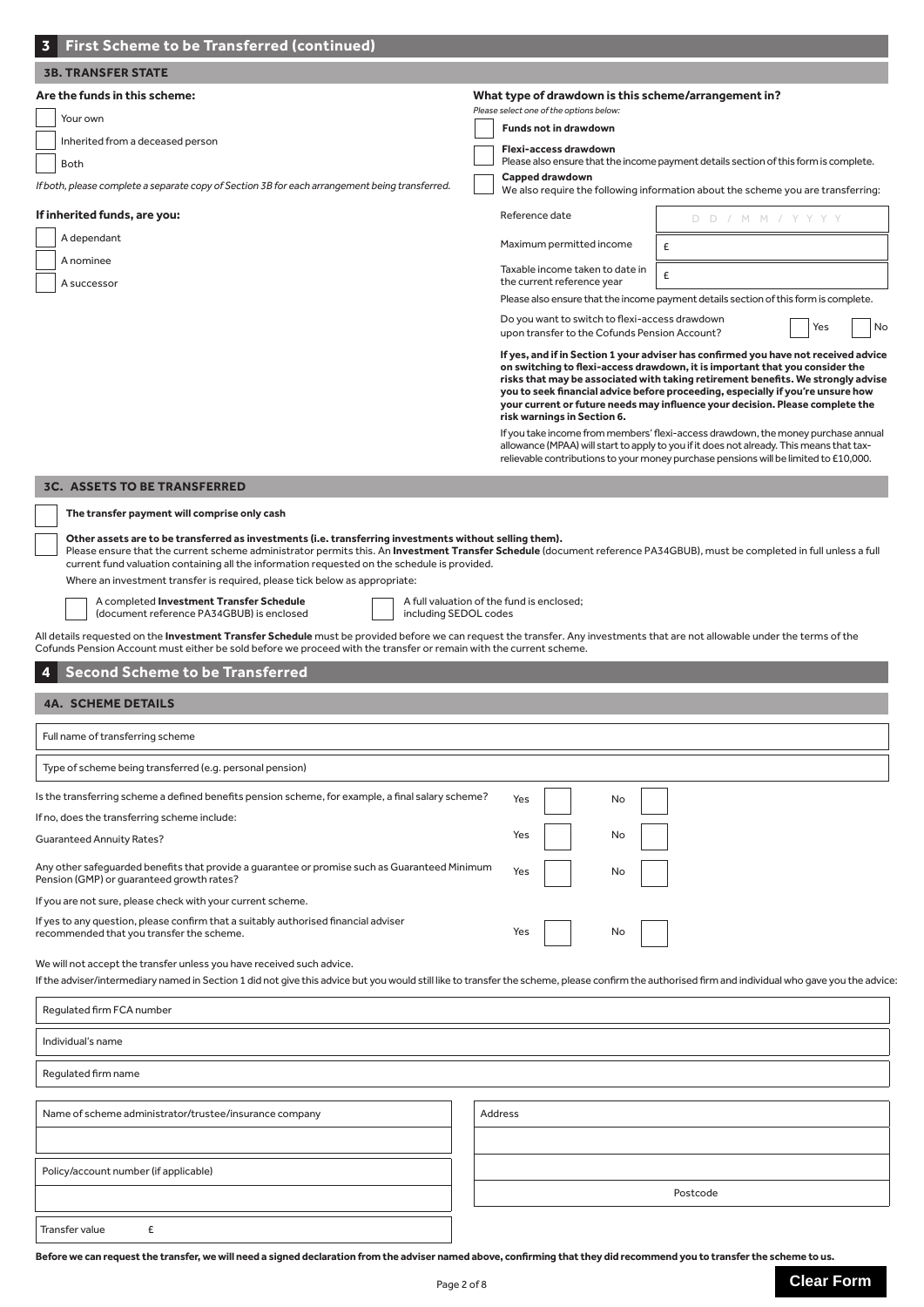| <b>Second Scheme to be Transferred (continued)</b>                                                                                                                                                                                                                                                                                                                                                                                                                                                                                                                                                                                                                                                                                                                                                                                                                                                                                                                                                                            |                                                                                                                                                                                                                                                                                                                                                                                                                                                                                                                                                                                                                                                                                                                                                                                                                                                                                                                                                                                                                                                                                                                                                                                                                                                                                                                                                                                                                                                     |  |  |  |  |
|-------------------------------------------------------------------------------------------------------------------------------------------------------------------------------------------------------------------------------------------------------------------------------------------------------------------------------------------------------------------------------------------------------------------------------------------------------------------------------------------------------------------------------------------------------------------------------------------------------------------------------------------------------------------------------------------------------------------------------------------------------------------------------------------------------------------------------------------------------------------------------------------------------------------------------------------------------------------------------------------------------------------------------|-----------------------------------------------------------------------------------------------------------------------------------------------------------------------------------------------------------------------------------------------------------------------------------------------------------------------------------------------------------------------------------------------------------------------------------------------------------------------------------------------------------------------------------------------------------------------------------------------------------------------------------------------------------------------------------------------------------------------------------------------------------------------------------------------------------------------------------------------------------------------------------------------------------------------------------------------------------------------------------------------------------------------------------------------------------------------------------------------------------------------------------------------------------------------------------------------------------------------------------------------------------------------------------------------------------------------------------------------------------------------------------------------------------------------------------------------------|--|--|--|--|
| <b>4B. TRANSFER STATE</b>                                                                                                                                                                                                                                                                                                                                                                                                                                                                                                                                                                                                                                                                                                                                                                                                                                                                                                                                                                                                     |                                                                                                                                                                                                                                                                                                                                                                                                                                                                                                                                                                                                                                                                                                                                                                                                                                                                                                                                                                                                                                                                                                                                                                                                                                                                                                                                                                                                                                                     |  |  |  |  |
| Are the funds in this scheme:<br>Your own<br>Inherited from a deceased person<br><b>Both</b><br>If both, please complete a separate copy of Section 4B for each arrangement being transferred.<br>If inherited funds, are you:<br>A dependant<br>A nominee<br>A successor                                                                                                                                                                                                                                                                                                                                                                                                                                                                                                                                                                                                                                                                                                                                                     | What type of drawdown is this scheme/arrangement in?<br>Please select one of the options below:<br><b>Funds not in drawdown</b><br>Flexi-access drawdown<br>Please also ensure that the income payment details section of this form is complete.<br>Capped drawdown<br>We also require the following information about the scheme you are transferring:<br>Reference date<br>D D / M M / Y Y Y Y<br>Maximum permitted income<br>£<br>Taxable income taken to date in<br>£<br>the current reference year<br>Please also ensure that the income payment details section of this form is complete.<br>Do you want to switch to flexi-access drawdown<br>Yes<br>No<br>upon transfer to the Cofunds Pension Account?<br>If yes, and if in Section 1 your adviser has confirmed you have not received advice on<br>switching to flexi-access drawdown, it is important that you consider the risks that may<br>be associated with taking retirement benefits. We strongly advise you to seek financial<br>advice before proceeding, especially if you're unsure how your current or future needs<br>may influence your decision. Please complete the risk warnings in Section 6.<br>If you take income from members' flexi-access drawdown, the money purchase annual<br>allowance (MPAA) will start to apply to you if it does not already. This means that tax-<br>relievable contributions to your money purchase pensions will be limited to £10,000. |  |  |  |  |
| <b>4C. ASSETS TO BE TRANSFERRED</b><br>The transfer payment will comprise only cash<br>Other assets are to be transferred as investments (i.e. transferring investments without selling them).<br>Please ensure that the current scheme administrator permits this. An Investment Transfer Schedule (document reference PA34GBUB) must be completed in full unless a full<br>current fund valuation containing all the information requested on the schedule is provided.<br>Where an investment transfer is required, please tick below as appropriate:<br>A completed Investment Transfer Schedule<br>A full valuation of the fund is enclosed;<br>(document reference PA34GBUB) is enclosed<br>including SEDOL codes<br>All details requested on the Investment Transfer Schedule must be provided before we can request the transfer. Any investments that are not allowable under the terms of the<br>Cofunds Pension Account must either be sold before we proceed with the transfer or remain with the current scheme. |                                                                                                                                                                                                                                                                                                                                                                                                                                                                                                                                                                                                                                                                                                                                                                                                                                                                                                                                                                                                                                                                                                                                                                                                                                                                                                                                                                                                                                                     |  |  |  |  |
| <b>Income Payment Details</b><br>5                                                                                                                                                                                                                                                                                                                                                                                                                                                                                                                                                                                                                                                                                                                                                                                                                                                                                                                                                                                            |                                                                                                                                                                                                                                                                                                                                                                                                                                                                                                                                                                                                                                                                                                                                                                                                                                                                                                                                                                                                                                                                                                                                                                                                                                                                                                                                                                                                                                                     |  |  |  |  |
| <b>5A. INITIAL GROSS INCOME</b>                                                                                                                                                                                                                                                                                                                                                                                                                                                                                                                                                                                                                                                                                                                                                                                                                                                                                                                                                                                               |                                                                                                                                                                                                                                                                                                                                                                                                                                                                                                                                                                                                                                                                                                                                                                                                                                                                                                                                                                                                                                                                                                                                                                                                                                                                                                                                                                                                                                                     |  |  |  |  |
| I would like to take the following taxable income:                                                                                                                                                                                                                                                                                                                                                                                                                                                                                                                                                                                                                                                                                                                                                                                                                                                                                                                                                                            |                                                                                                                                                                                                                                                                                                                                                                                                                                                                                                                                                                                                                                                                                                                                                                                                                                                                                                                                                                                                                                                                                                                                                                                                                                                                                                                                                                                                                                                     |  |  |  |  |
| Whole fund<br>Initial gross annual income required                                                                                                                                                                                                                                                                                                                                                                                                                                                                                                                                                                                                                                                                                                                                                                                                                                                                                                                                                                            | Other, please specify amount $\left  \right.$ $\epsilon$<br>Nil                                                                                                                                                                                                                                                                                                                                                                                                                                                                                                                                                                                                                                                                                                                                                                                                                                                                                                                                                                                                                                                                                                                                                                                                                                                                                                                                                                                     |  |  |  |  |
| Type of income payment<br>Single                                                                                                                                                                                                                                                                                                                                                                                                                                                                                                                                                                                                                                                                                                                                                                                                                                                                                                                                                                                              | Regular                                                                                                                                                                                                                                                                                                                                                                                                                                                                                                                                                                                                                                                                                                                                                                                                                                                                                                                                                                                                                                                                                                                                                                                                                                                                                                                                                                                                                                             |  |  |  |  |
|                                                                                                                                                                                                                                                                                                                                                                                                                                                                                                                                                                                                                                                                                                                                                                                                                                                                                                                                                                                                                               |                                                                                                                                                                                                                                                                                                                                                                                                                                                                                                                                                                                                                                                                                                                                                                                                                                                                                                                                                                                                                                                                                                                                                                                                                                                                                                                                                                                                                                                     |  |  |  |  |
| Monthly<br>If regular, frequency of income<br>Date of first income payment (month/year)                                                                                                                                                                                                                                                                                                                                                                                                                                                                                                                                                                                                                                                                                                                                                                                                                                                                                                                                       | Quarterly<br>Half-yearly<br>Yearly                                                                                                                                                                                                                                                                                                                                                                                                                                                                                                                                                                                                                                                                                                                                                                                                                                                                                                                                                                                                                                                                                                                                                                                                                                                                                                                                                                                                                  |  |  |  |  |
| 5B. PERSONAL BANK ACCOUNT TO RECEIVE THE INCOME PAYMENTS                                                                                                                                                                                                                                                                                                                                                                                                                                                                                                                                                                                                                                                                                                                                                                                                                                                                                                                                                                      |                                                                                                                                                                                                                                                                                                                                                                                                                                                                                                                                                                                                                                                                                                                                                                                                                                                                                                                                                                                                                                                                                                                                                                                                                                                                                                                                                                                                                                                     |  |  |  |  |
| Please indicate below (completing one box only) into which bank account you require the benefits to be paid to from your drawdown fund.<br><b>Option 1 - Cofunds Cash Account</b>                                                                                                                                                                                                                                                                                                                                                                                                                                                                                                                                                                                                                                                                                                                                                                                                                                             |                                                                                                                                                                                                                                                                                                                                                                                                                                                                                                                                                                                                                                                                                                                                                                                                                                                                                                                                                                                                                                                                                                                                                                                                                                                                                                                                                                                                                                                     |  |  |  |  |
| Tick this box if you would like your benefit to be paid into your Cofunds Cash Account.                                                                                                                                                                                                                                                                                                                                                                                                                                                                                                                                                                                                                                                                                                                                                                                                                                                                                                                                       |                                                                                                                                                                                                                                                                                                                                                                                                                                                                                                                                                                                                                                                                                                                                                                                                                                                                                                                                                                                                                                                                                                                                                                                                                                                                                                                                                                                                                                                     |  |  |  |  |
| Option 2 – Transfer to your nominated bank account<br>Tick this box if you would like your benefit paid to your nominated bank account outside of the Cofunds platform. Please enter the details below:                                                                                                                                                                                                                                                                                                                                                                                                                                                                                                                                                                                                                                                                                                                                                                                                                       |                                                                                                                                                                                                                                                                                                                                                                                                                                                                                                                                                                                                                                                                                                                                                                                                                                                                                                                                                                                                                                                                                                                                                                                                                                                                                                                                                                                                                                                     |  |  |  |  |
| Bank or Building Society name                                                                                                                                                                                                                                                                                                                                                                                                                                                                                                                                                                                                                                                                                                                                                                                                                                                                                                                                                                                                 | <b>Bank/Building Society Account Number</b>                                                                                                                                                                                                                                                                                                                                                                                                                                                                                                                                                                                                                                                                                                                                                                                                                                                                                                                                                                                                                                                                                                                                                                                                                                                                                                                                                                                                         |  |  |  |  |
| Address<br>Postcode                                                                                                                                                                                                                                                                                                                                                                                                                                                                                                                                                                                                                                                                                                                                                                                                                                                                                                                                                                                                           | <b>Branch Sort Code</b><br><b>Building Society Roll Number</b><br>We are only able to make payments to a personal account in your own name,                                                                                                                                                                                                                                                                                                                                                                                                                                                                                                                                                                                                                                                                                                                                                                                                                                                                                                                                                                                                                                                                                                                                                                                                                                                                                                         |  |  |  |  |
| Name(s) of account holders(s)                                                                                                                                                                                                                                                                                                                                                                                                                                                                                                                                                                                                                                                                                                                                                                                                                                                                                                                                                                                                 | including joint accounts and your Cofunds Cash Account. In addition, payments may<br>only be made to a UK bank account or to an account that can accept BACS, Faster<br>Payments or CHAPS payments. Please speak to your bank if you have any questions<br>as to whether your account is suitable.                                                                                                                                                                                                                                                                                                                                                                                                                                                                                                                                                                                                                                                                                                                                                                                                                                                                                                                                                                                                                                                                                                                                                  |  |  |  |  |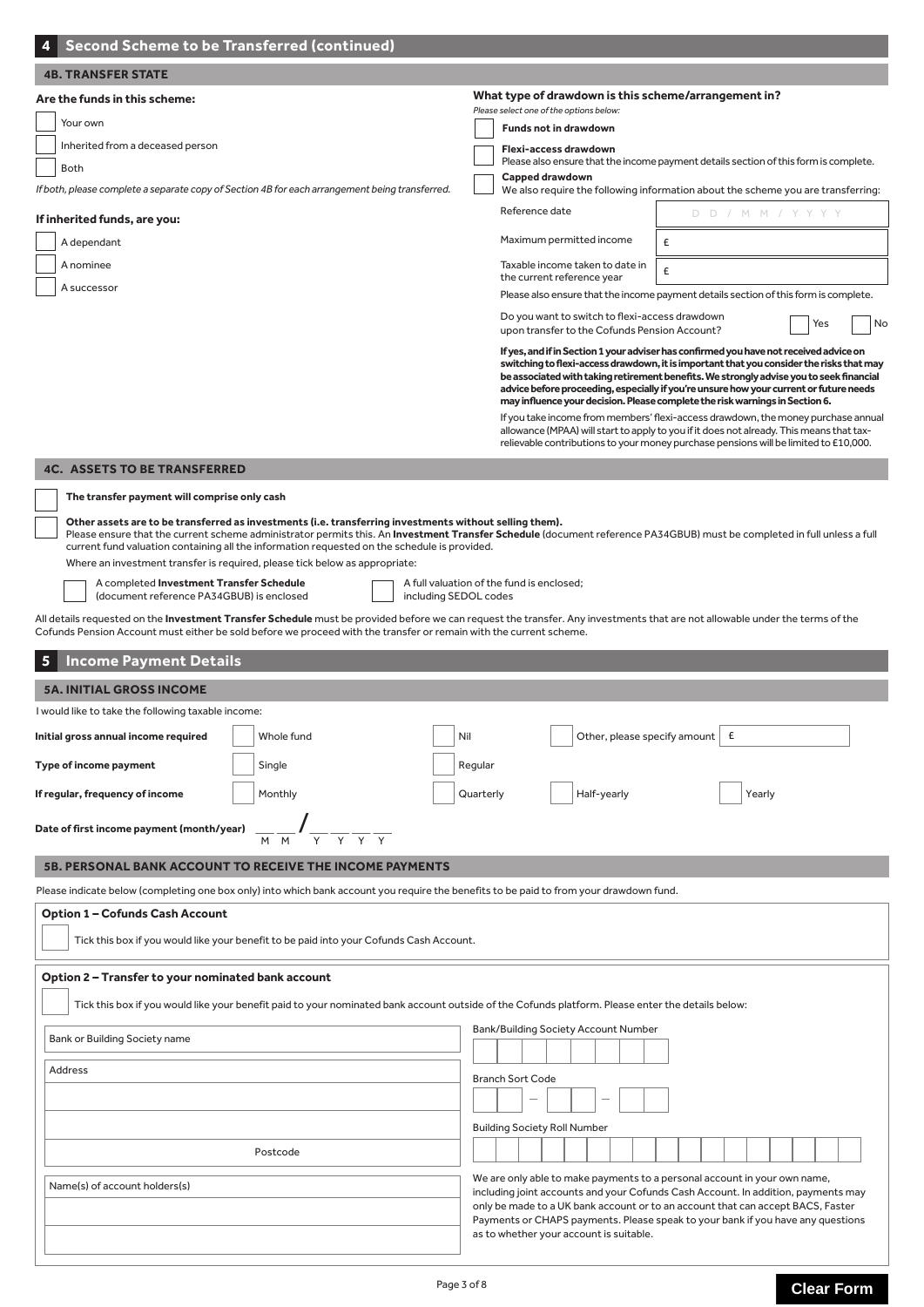## **5C. OPTIONS FOR MAKING REGULAR INCOME PAYMENTS**

**If you have an active Fund Sale Instruction we can use this to fund your regular income payments by selling units from your largest commission-free share class fund. Alternatively you can select to set up a Sale for Regular Payment by completing either Option 1 or 2 below.**

On the fifth business day of the month, Cofunds will calculate whether you have enough money in your Pension Trading Account to cover any related payments due to go out that month.

If the calculation shows that you will not have enough money in your Pension Trading Account to meet the required payments, on the ninth business day of the month we will sell enough units from your investments to raise the required amount. However, in some instances, including but not limited to when unusually large numbers of instructions are received, the sale may be placed on the subsequent business day at the next available valuation pricing time. Please note: you will not receive a confirmation notice for each sell down, it will appear on your statement.

For more information on income sell down options and how the process works, please refer to the **Terms and Conditions of the Cofunds Platform** or the **Cofunds Pension Account Customer Agreement** (as appropriate), or speak to your adviser/intermediary. Please also see the **Sale for Regular Payment Instruction form**: www.cofunds.co.uk/docs/aub/sfrp/

If your Pension Trading Account has less than the income payment amount required, Cofunds will effect a sale of units as per your instruction.

**If you do not have an active Fund Sale Instruction and you do not complete the boxes below we will set up a Sale for Regular Payment to sell from your largest value fund.**

| Option 1 - Largest value fund                                                                                                                                                                                                                                                                                            |                |
|--------------------------------------------------------------------------------------------------------------------------------------------------------------------------------------------------------------------------------------------------------------------------------------------------------------------------|----------------|
| A sale of units from your largest value fund held within your Cofunds Pension Account.                                                                                                                                                                                                                                   |                |
| <b>Option 2 - Nominated fund</b>                                                                                                                                                                                                                                                                                         |                |
| You can nominate a fund from which units are to be sold. If, at the time of calculation, we cannot raise enough to meet payments from your nominated fund (or your nominated<br>fund is not available for trading at that time), we will check to see if the required amount can be raised from your largest value fund. |                |
|                                                                                                                                                                                                                                                                                                                          | Percentage of  |
| Fund manager, fund name and share class                                                                                                                                                                                                                                                                                  | income payment |
|                                                                                                                                                                                                                                                                                                                          | 100%           |
|                                                                                                                                                                                                                                                                                                                          |                |
| <b>5D. OPTIONS FOR MAKING SINGLE INCOME PAYMENTS</b>                                                                                                                                                                                                                                                                     |                |

#### **For a single sale of units please choose either Option 1, 2 or 3 below.**

If your Pension Trading Account has less than the income payment amount required, Cofunds will effect a sale of units as per your instruction.

#### **Option 1 – Largest value fund**

A sale of units from your largest value fund held within your Cofunds Pension Account. If we are unable to raise enough to meet the payment required your adviser/ intermediary will be contacted, who will then contact you for further instructions.

#### **Option 2 - Specific sale of units**

You can nominate to sell units from any funds held within your Cofunds Pension Account. In the event that any of your selected funds hold insufficient units to meet your required sell down, your intermediary will be contacted, and will then contact you for further instructions.

| income payment |
|----------------|
| %              |
| %              |
| %              |
| %              |
| %              |
| %              |
| 100%           |
|                |

#### **Option 3 - Proportional sale of units**

A sale of units proportionately across all platform funds held within your Cofunds Pension Account.

Percentage of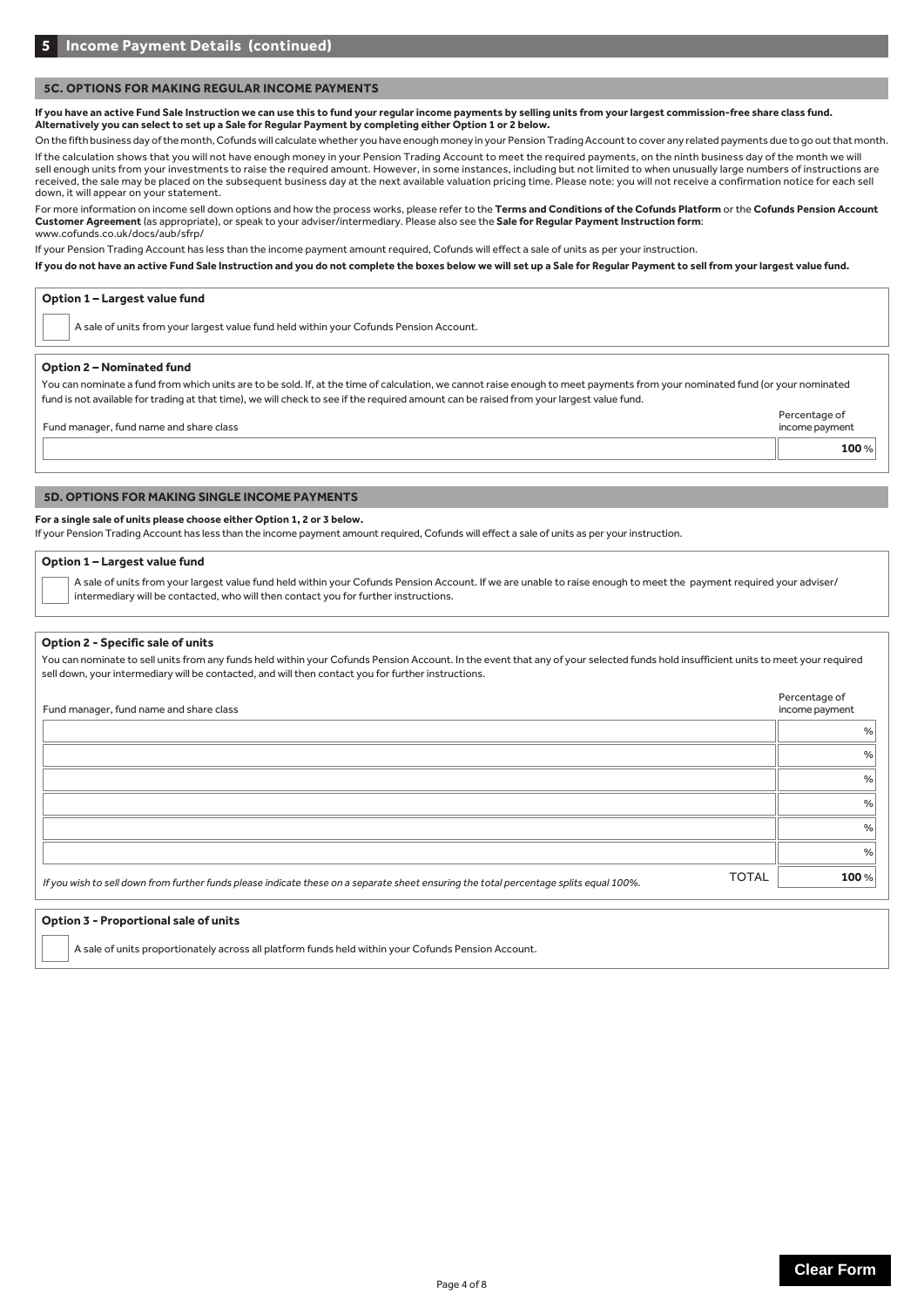### **6 Risk Warnings for Capped to Flexi-access Drawdown Switches**

Please complete this section if you have not sought financial advice in switching from capped to flexi-access drawdown.

#### **Pensions guidance**

Have you received pensions guidance from Pension Wise?

| Yes | Date Pension V                    |
|-----|-----------------------------------|
| No  | Warning: We re<br>Pension Wise is |
|     | website at www                    |

| GIGGILG TIONITI CHOICH WISC. |  |   |  |  |  |
|------------------------------|--|---|--|--|--|
| Vise Service accessed:       |  |   |  |  |  |
|                              |  | м |  |  |  |

Warning: We recommend you contact Pension Wise as the decisions you are making are important and you may not be able to change your mind later on. Pension Wise is a free and impartial service that you can access online, by telephone or face to face. Further details on Pension Wise can be found on their website at www.pensionwise.gov.uk

#### **Features and benefits**

Does your existing pension plan have any guarantees or other valuable benefits?

Yes Warning: You may lose valuable benefits when you access your pension pot. Make sure you understand the benefits of any features you are giving up.

If you're not sure, please answer yes and check before you make your final decision.

#### **Costs and charges**

No

No

Are there any costs or penalties for taking money from your existing pension pot?

| Yes<br>Warning: You should consider if there are other options which mean you don't need to pay costs or penalties. |
|---------------------------------------------------------------------------------------------------------------------|
|---------------------------------------------------------------------------------------------------------------------|

If you're not sure, please answer yes and check before you make your final decision.

#### **Tax**

Do you understand the tax implications of the option you are choosing?

| I |
|---|
|   |

No Warning: Once you have taken your tax free cash any money you take will be taxed as income. This will be added to any other taxable income you receive. It may push you into a higher tax bracket.

#### **Investment scams**

Yes

Are you aware how to protect yourself from investment scams?

No **Warning:** You should be careful with the money you're taking from your pension pot as fraudsters may be trying to steal your money. Some schemes can appear very genuine so make sure you are dealing with a reputable firm and protected by the Financial Services Compensation Scheme. Also watch out for investments that seem too good to be true.

#### **Owing money**

No

Do you have any debts such as credit cards, loans or a mortgage?

Yes Warning: Once you have taken money out of your pension pot it may be available to your creditors in the event that you fail to keep up your payments to them.

#### **Means tested benefits**

|           | Do you or your partner receive any means tested state benefits or might you be eligible in the future? Means tested benefits include, housing benefit, council tax deductions,<br>income support, Universal Credit, income-based jobseeker's allowance and any benefit that pays for long term care. |
|-----------|------------------------------------------------------------------------------------------------------------------------------------------------------------------------------------------------------------------------------------------------------------------------------------------------------|
| Yes<br>No | Warning: Your benefits may be reduced or stopped if you have assets or income above a certain level. You should check how this might affect you before you<br>take money from your pension pot.                                                                                                      |
|           |                                                                                                                                                                                                                                                                                                      |
|           | Continuing income in retirement                                                                                                                                                                                                                                                                      |
|           | Do you expect your pension pot to provide you with an income for life?                                                                                                                                                                                                                               |
| Yes<br>No | Warning: Any money you take out of your pension pot now will reduce the amount available to provide you with an income in the future.                                                                                                                                                                |
|           |                                                                                                                                                                                                                                                                                                      |
|           |                                                                                                                                                                                                                                                                                                      |
|           | Continuing contributions                                                                                                                                                                                                                                                                             |

Are you or anyone else on your behalf, likely to save into a pension in the future?

<sub>es</sub> Warning: Once you have taken more than your tax free cash entitlement, the amount you or anyone else can pay into a defined contribution pension will be reduced to £10,000 a year. If more than this is paid in you will have to pay tax on the excess.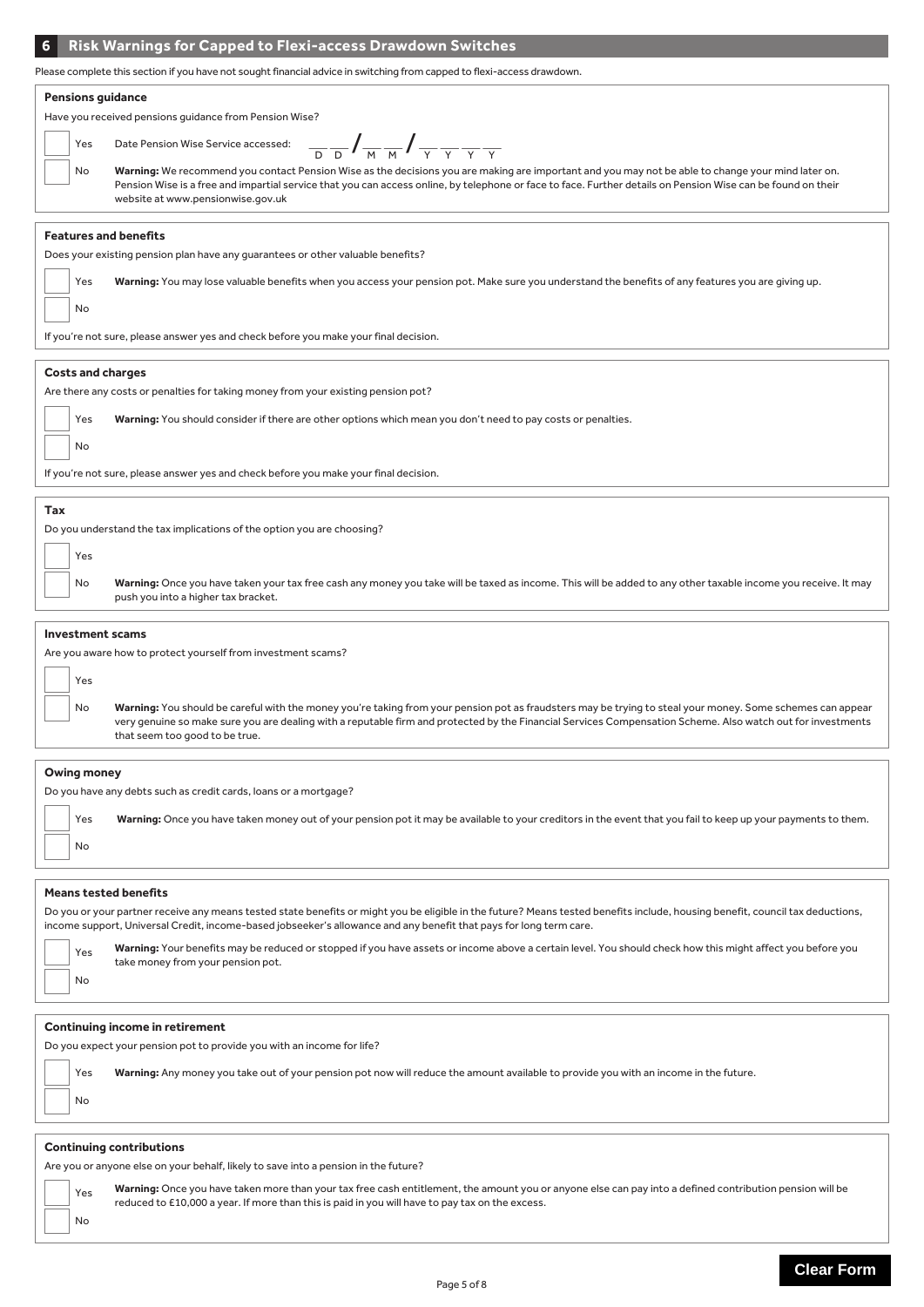# **6 Risk Warnings for Capped to Flexi-access Drawdown Switches - continued**

#### **Further investment**

Are you thinking of investing this money somewhere else?

|                                                                                                                            | Yes | Warning: You should understand whether the charges and tax treatment of your chosen investment are different from your current pension. The investment<br>returns on your current pension pot are free from income and capital gains tax. |  |  |
|----------------------------------------------------------------------------------------------------------------------------|-----|-------------------------------------------------------------------------------------------------------------------------------------------------------------------------------------------------------------------------------------------|--|--|
|                                                                                                                            | No. |                                                                                                                                                                                                                                           |  |  |
|                                                                                                                            |     |                                                                                                                                                                                                                                           |  |  |
| Inheritance tax                                                                                                            |     |                                                                                                                                                                                                                                           |  |  |
| Do you understand the inheritance tax implications of taking money from your pension pot?                                  |     |                                                                                                                                                                                                                                           |  |  |
|                                                                                                                            | Yes |                                                                                                                                                                                                                                           |  |  |
|                                                                                                                            | No. | Warning: You may lose any inheritance tax protection that may currently be available, as any money that you take out of your pension pot may be treated<br>differently for inheritance tax purposes.                                      |  |  |
|                                                                                                                            |     |                                                                                                                                                                                                                                           |  |  |
| Your dependants                                                                                                            |     |                                                                                                                                                                                                                                           |  |  |
| Do you need to use your pension pot to provide for your financial dependants, such as a spouse or a partner, when you die? |     |                                                                                                                                                                                                                                           |  |  |
|                                                                                                                            | Yes | Warning: Any money you take from your pension pot will reduce the amount available to provide for your dependants.                                                                                                                        |  |  |
|                                                                                                                            | No  |                                                                                                                                                                                                                                           |  |  |

#### **Contact details**

We may need to contact you if we have any questions on the information you have given. Please provide us with your email address and a contact telephone number and your preferred hours of contact (during our opening hours).

| roce                    | Home telephone number |
|-------------------------|-----------------------|
| Mobile telephone number | l hours of contact    |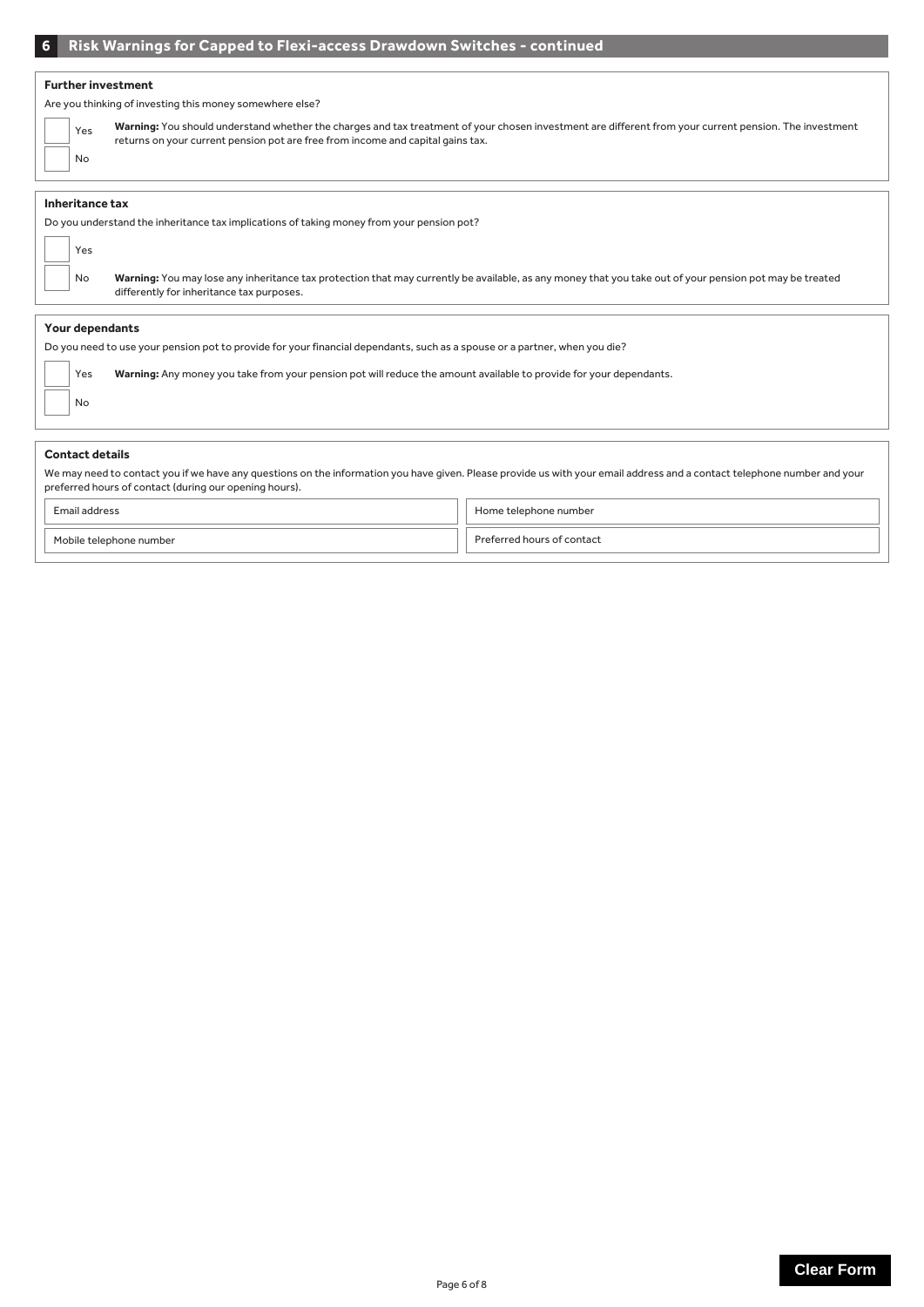#### **Please note: it is a serious offence to make false statements. The penalties are severe. False statements could lead to prosecution.**

**Please read and sign the declaration below to authorise the transfer(s):** I declare that to the best of my knowledge and belief the statements made in this section (whether in my handwriting or not) are correct and complete.

I accept that an additional arrangement under my plan is set up to allow the continuation of drawdown income. Each separate drawdown arrangement transferred in must be maintained separately and will incur its own set of drawdown fees as stated on the Charges Sheet.

I confirm I wish to take the income as detailed in Section 5.

I understand that, in accordance with the Terms and Conditions, a fee may be charged in respect of the transfer of the above scheme.

I hereby consent to Suffolk Life obtaining details from the administrator/trustee or insurance company or other pension provider of any scheme, contract or arrangement of which I am or have been a member in connection with the transfer and authorise the giving of such details to Suffolk Life.

I also consent to my adviser/intermediary obtaining the same details.

Adviser/Intermediary firm name

Regulated firm FCA number

While Suffolk Life will request transfers in a timely manner, I understand that Suffolk Life is not responsible for the timely completion of the transfer.

I understand that Suffolk Life will not request any in specie transfer until all of the information requested in the **Investment Transfer Schedule** has been provided.

I wish for the pension scheme benefits detailed overleaf to be transferred to my Cofunds Pension Account.

I understand that a drawdown arrangement can only be transferred in full and not in part.

Client name

Date

Client signature

**Declaration to the administrator of the transferring scheme(s):**

I authorise and instruct you to transfer funds from the plan(s) as listed above directly to Suffolk Life. Where you have asked me to give you any original policy document(s) in return for the transfer of funds and I am unable to do so, I promise to accept responsibility for any claims, losses and expenses of any nature which you may incur as a result of having made the transfer(s) listed above.

I authorise you to release all necessary information to Suffolk Life to enable the transfer of funds to Suffolk Life.

I authorise you to obtain from and release to the adviser/intermediary named opposite any additional information that may be required to enable the transfer of funds.

If an employer is paying contributions to any of the plans as listed above, I authorise you release to that employer any relevant information in connection with the transfer of funds from the relevant plan(s).

Until this application is accepted and complete, Suffolk Life's responsibility is limited to the return of the total payment(s) to the administrator of the transferring scheme(s).

Where the payment(s) made to Suffolk Life represent(s) all of the funds under the plan(s) listed above, then payment made as requested will discharge the administrator of the transferring scheme of all claims and responsibilities in respect of the plan(s) listed.

Where the payment(s) made to Suffolk Life represent(s) part of the funds under the plan(s) listed above, then the administrator of the transferring scheme will be discharged of all claims and responsibilities only in respect of the part of the plan(s) represented by the payment(s).

**Declaration to Suffolk Life and the administrator of the transferring scheme(s):** 

I promise to accept responsibility in respect of any claims, losses and expenses that Suffolk Life and the administrator of the transferring scheme may incur as a result of any incorrect information provided by me or of any failure on my part to comply with any aspect of this transfer form.